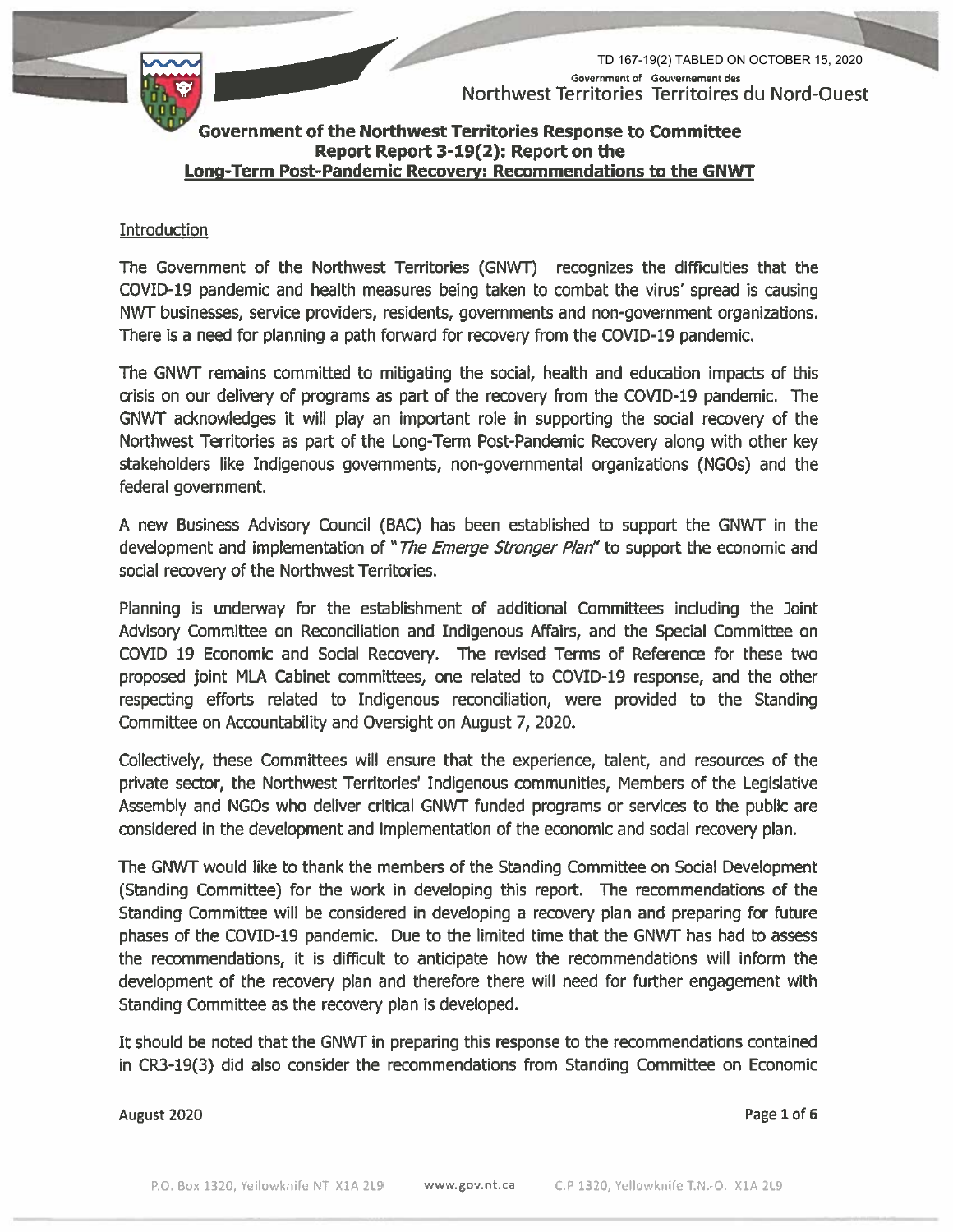Development and Environment (SCEDE) in CR1-19(2) and the Standing Committee on Government Operations (SCOGO) in CR2-19(3).

# **Background**

On June 9, 2020, CR 3-19(2) was considered in the Committee of the Whole. The seven recommendations were carried, including a recommendation that the Government of the Northwest Territories provide a comprehensive response to the report within 120 days.

### Recommendation 1:

- 1. Standing Committee on Social Development recommends ECE make permanent the policy changes made to support clients in response to COVID.
- To continue to reduce the amount of verification information required to apply for Income Assistance, to ensure clients are registered as quickly as possible, and automatically assessed for both basic needs and enhanced benefits.
- To continue with the allowable income exemptions and to increase the annual income limit for unearned income per year, on top of the money received from Impact Benefit Agreements, Treaty or Land Claim agreements.
- To continue to allow for clients to select self-care as a Productive Choice option, and reduce the requirement for face to face monthly reporting.
- To continue to Payroll long term, vulnerable IA clients, to increase consistent payments to a three month reporting.

### GNWT Response

The GNWT does not accept this recommendation due to the time limitations in providing a response.

The GNWT will commit to conduct an analysis of costs associated, while taking into account its current fiscal situation, reduced revenues, and other additional COVID-19 related costs. This analysis will include a review to see if the changes to the delivery of Income Assistance (IA) made by the interim IA COVID-19 relief measures should be continued. Once this analysis is complete, the GNWT commits to provide a briefing to the Standing Committee to see if there are any options to move forward, in whole or part, with this recommendation.

In the interim, on July 22, 2020 the GNWT did announce the extension of all IA COVID-19 relief measures currently in place until the end of September 2020. The GNWT committed to review whether an additional extension of the IA COVID-19 relief measures is warranted at the end of September 2020.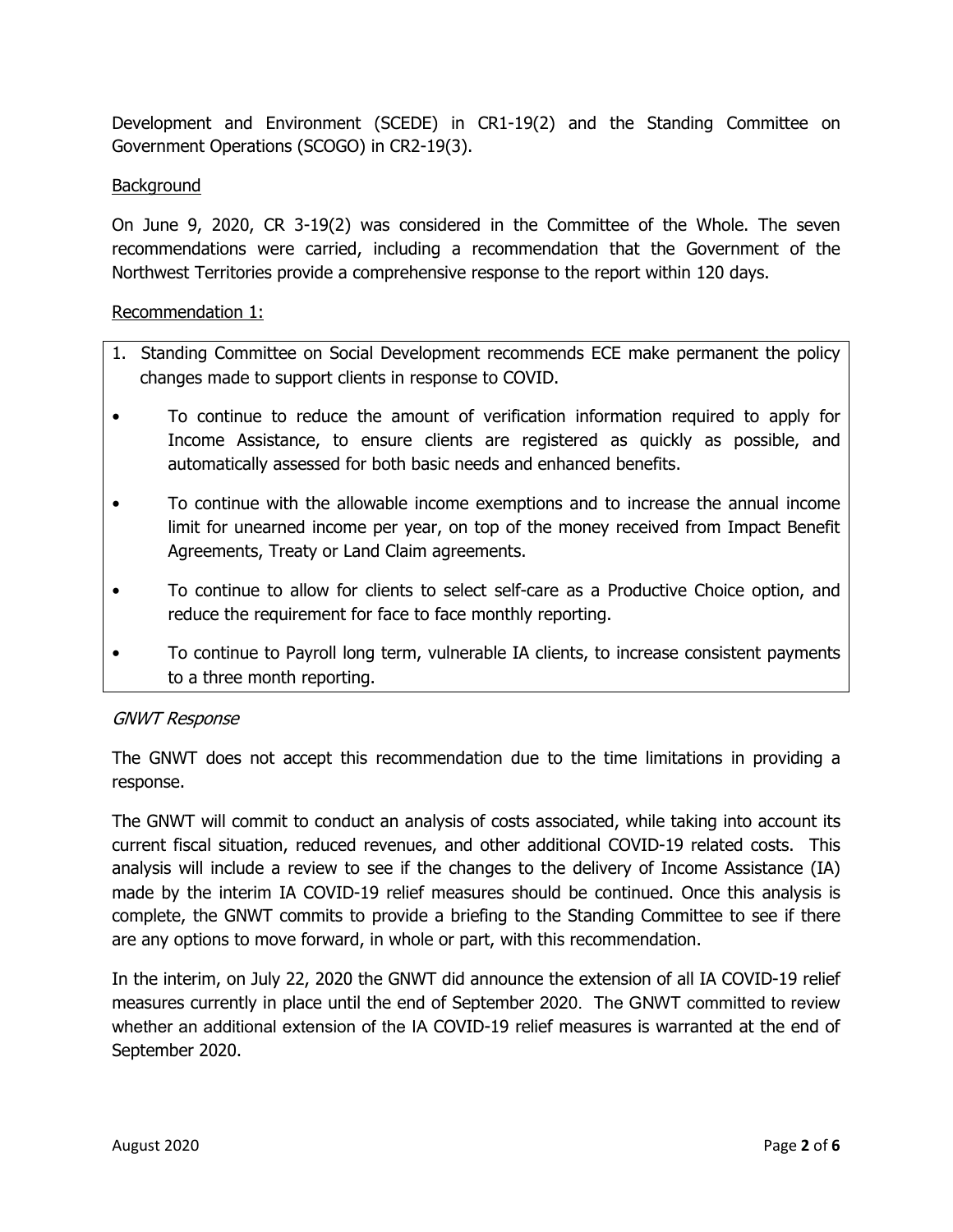# Recommendation 2:

Standing Committee on Social Development recommends DHSS continue to work with national partners to increase testing supplies, materials and Personal Protective Equipment (PPE) to maintain a robust inventory for the anticipated second wave of COVID 19.

#### GNWT Response

The GNWT accepts this recommendation.

The GNWT is committed to ensuring that it holds an adequate supply of testing supplies, materials and PPE. The GNWT is working through existing and new supply chain channels to ensure an adequate supply within the territory.

#### Recommendation 3:

Standing Committee on Social Development recommends the NWTHC retain the policy changes made to the TRSP during the pandemic and to continue to improve access and affordability within private market housing until such a time that the Canadian Housing Benefit (CHB) is operational.

#### GNWT Response

The GNWT accepts this recommendation.

The GNWT is committed to creating and maintaining access to adequate housing for all NWT residents. The NWTHC will commit to retain policy changes to the Transitional Rent Supplement Program and continue to try to improve access and affordability within the private market housing system until such a time that the CHB is operational.

### Recommendation 4:

Committee recommends the GNWT advance universal childcare by maintaining the additional funding provided during the pandemic to support operational, cleaning costs, employee wage subsidies and food insecurity issues anticipated to be more severe post COVID.

### GNWT Response

The GNWT does not accept this recommendation since it will be difficult to determine the costs associated with implementing this recommendation within the timelines of providing a response to the recommendations.

The GNWT will commit to conduct an analysis of costs associated, while taking into account its current fiscal situation, reduced revenues, and other additional COVID-19 related costs. This analysis will include the review of the proposed actions and timelines as outline in the 2019-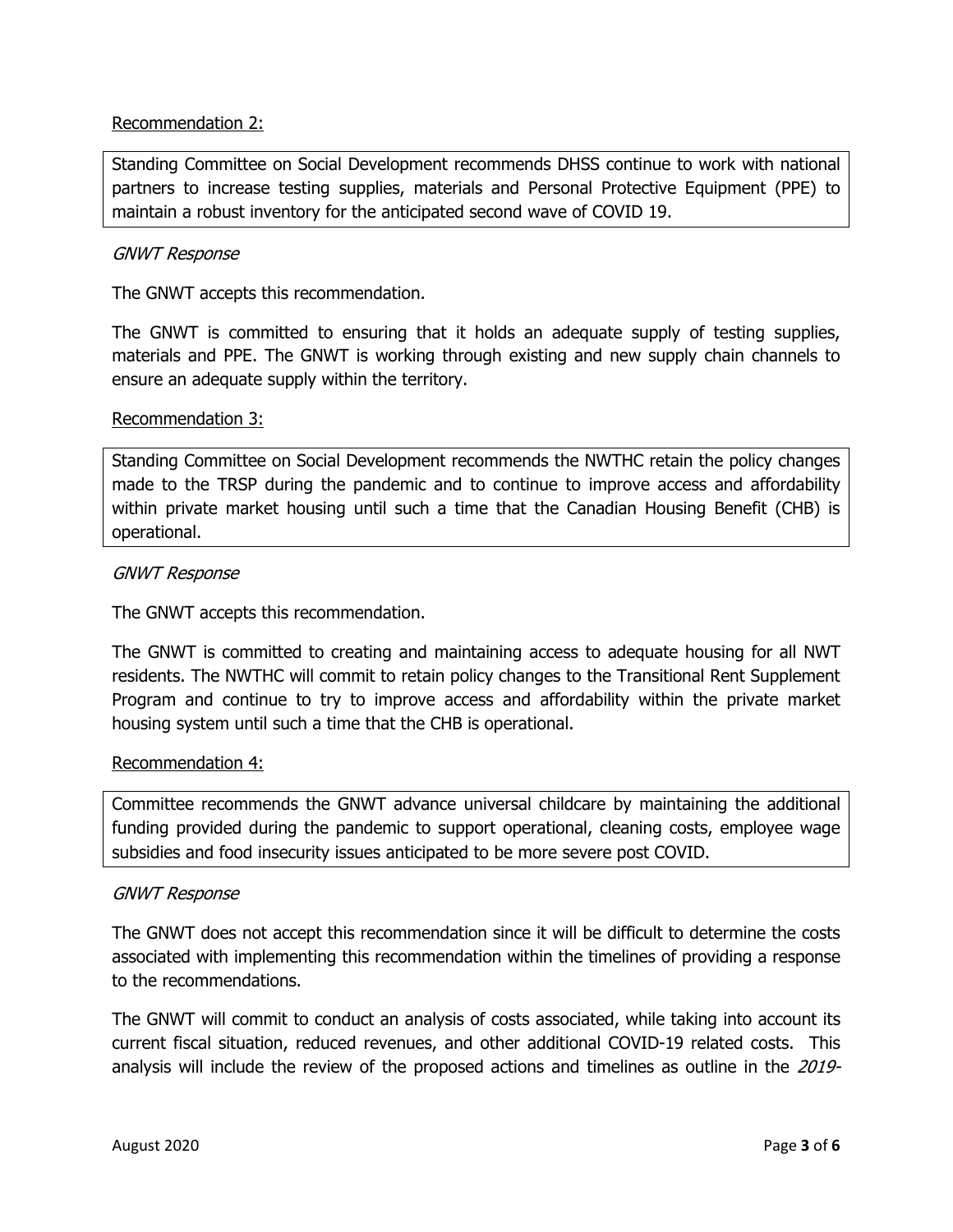2023 Mandate of the Government of the Northwest Territories (Mandate) to advance the following priorities of the  $19<sup>th</sup>$  Legislative Assembly:

- Advance universal child care by increasing availability and affordability
- Increase food security through locally produced, harvested, and affordable food

Once this analysis is complete, the GNWT commits to provide a briefing to the Standing Committee to see if there are any options to move forward, in whole or part, with this recommendation.

In the interim, the GNWT announced on August 4, 2020 the availability of new funding for early learning and child care infrastructure in support of the Mandate action item "Implement a program that provides non-government organizations with funding for facility repairs, to address code issues, and to undertake retrofits to support new childcare spaces". This action is being implemented ahead of the planned Spring 2021 timeline as outlined in the Mandate.

### Recommendation 5:

Committee recommends ECE to direct the District Education Councils to keep technology to support student home-based learning during COVID. Committee also recommends ECE focus on positive interventions and outreach to improve relationships between families of 'high risk' or vulnerable students.

#### GNWT Response

The GNWT accepts this recommendation.

The GNWT and District Education Councils are collaborating to complete all school risk assessment plans for the reopening of schools for the upcoming 2020-21 school year. Through this planning process, the GNWT will determine what type of additional supports, including technology supports and funding, that the JK-12 education system requires to support continued student learning throughout the duration of the COVID pandemic.

Education Councils have some existing capacity to distribute and loan technology to limited numbers of students to support continuity of learning. ECE with the assistance of Finance is pursuing additional technology to support Education Councils so that they may increase the number of students who have access to technology for learning and to have a reserve that can be deployed to locations in the eventuality that there are closures due to confirmed cases of COVID-19.

In the interim, the GNWT hosted a teleconference on July 7, 2020 with Northwest Territories (NWT) Education Leaders and the NWT Teachers' Association (NWTTA) to reflect on lessons learned from the final months of the 2019-2020 school year during the COVID-19 pandemic. All leaders recognized the benefit of the high level of interagency collaboration and communication maintained since March 2020, including daily meetings between ECE and education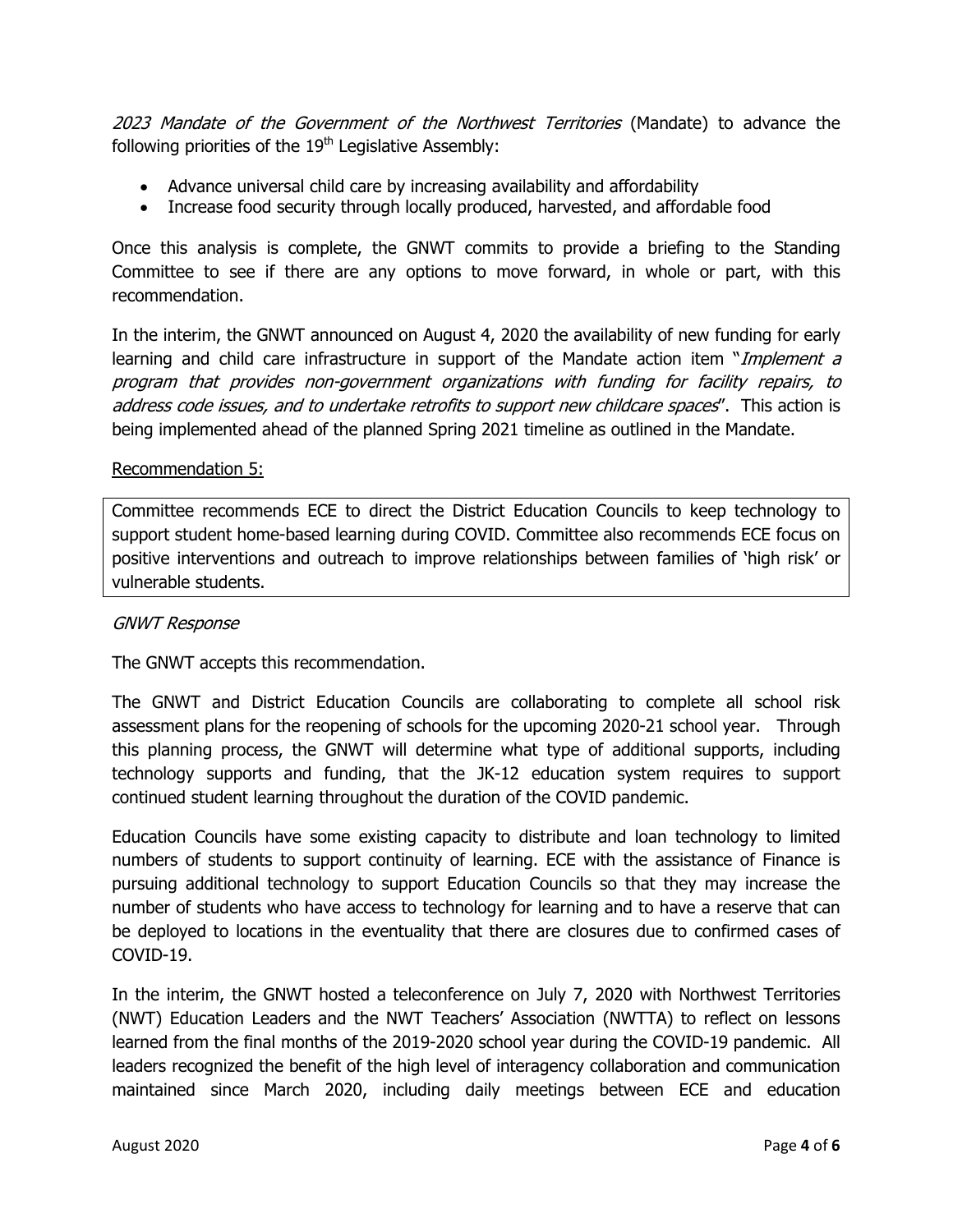superintendents, biweekly education leaders' meetings, and regular communications between ECE and the Office of the CPHO in responding to the COVID-19 pandemic. There is commitment to continue to meet as required to coordinate the actions of all involved in delivering education services to students.

In addition, the GNWT has committed to review the extension of broadband Internet connectivity across the territory as recommended by both the SCEDE in CR1-19(2) and the SCOGO in CR2-19(3). The "Support the development of fast and reliable broadband internet services for NWT communities" has been identified as a key action within the Mandate. The implementation of broadband Internet connectivity will be critical technology to support student home-based learning. The completion of the business cases of the communities not connected to the fiber link is currently scheduled to be completed in Winter 2022. The GNWT will assess our ability to advance this work more quickly. The GNWT will keep the Standing Committee updated on this initiative.

Additionally, within the Mandate, the GNWT committed to ensure distance learning opportunities are available in all NWT small communities. This will support the implementation of this recommendation by supporting student home-based learning. The GNWT will keep the Standing Committee updated on this initiative.

The GNWT is committed to working across Departments to provide effective programming supports and services for at risk and vulnerable students.

### Recommendation 6:

Committee recommends the GNWT continue to offer the wage top-up as a permanent program to businesses, providing financial assistance to NWT workers aged 15 or over and earning less than \$18 per hour.

### GNWT Response

The GNWT does not accept this recommendation since it is difficult to determine the fiscal impacts of making the wage top-up a permanent program within the timelines to provide a response to the recommendations.

The GNWT does agree that a formal review of financial supports for low wage earners should be completed when there is a catastrophic impact to the NWT economy. Once this analysis is complete, the GNWT commits to provide a briefing to the Standing Committee to see if there are any options to move forward on the committee's request.

In the interim, the GNWT did announce that the wage top-up program will be extended until October 3, 2020 to match the federal extension of the Canada Emergency Relief Benefit on July 28, 2020. The GNWT will continue to review the costs to determine if it is able to extend the wage top-up program for the duration of the pandemic.